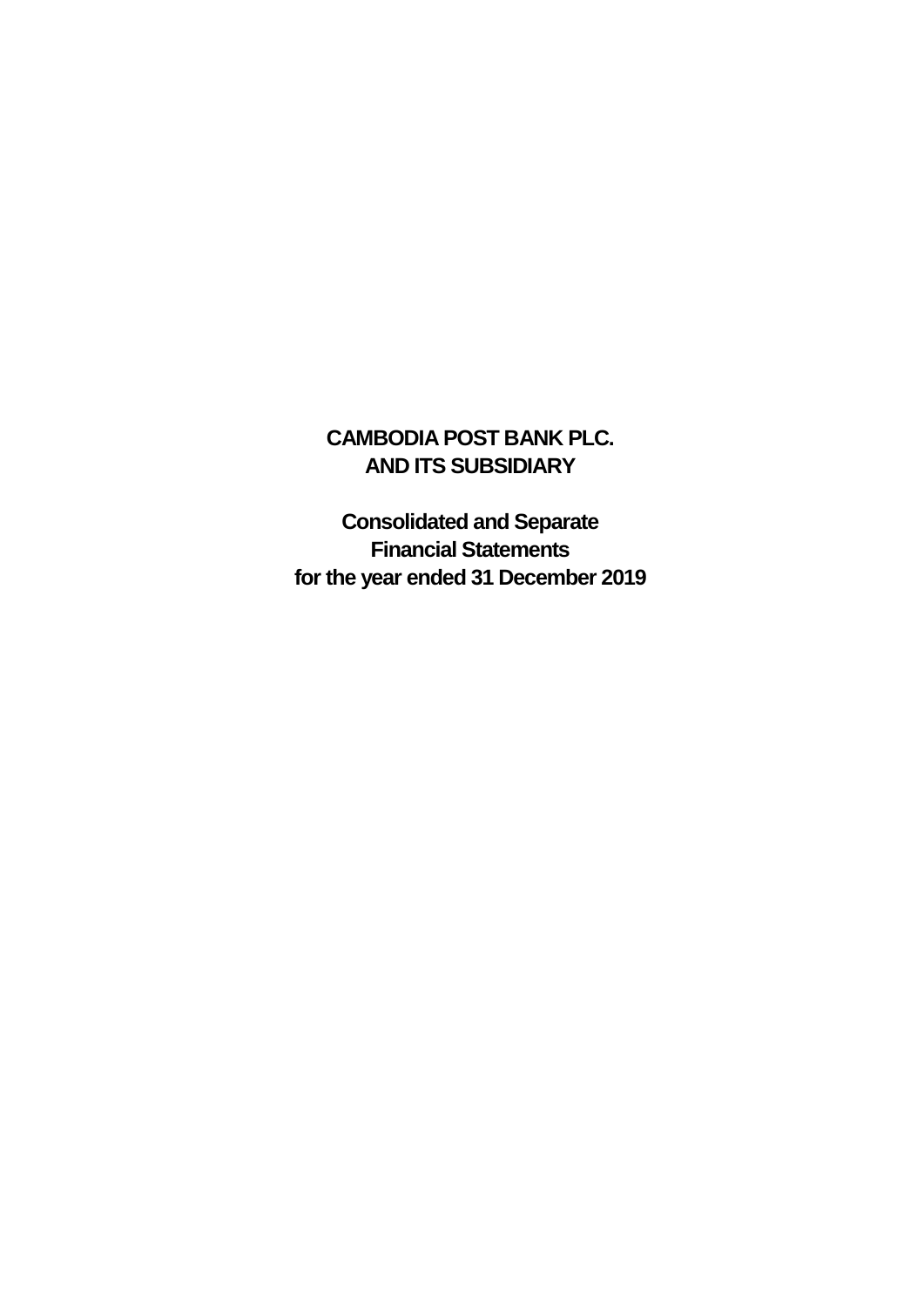**Consolidated statement of financial position as at 31 December 2019**

|                                             |             |              | 31 December | 31 December    |                |             |                |
|---------------------------------------------|-------------|--------------|-------------|----------------|----------------|-------------|----------------|
|                                             |             | 2019         | 2018        | 2019           | 2018           |             | 1 January 2018 |
|                                             | <b>Note</b> | US\$         | US\$        | <b>KHR'000</b> | <b>KHR'000</b> | US\$        | <b>KHR'000</b> |
|                                             |             |              |             | (Note 5)       | (Note 5)       |             | (Note 5)       |
| <b>ASSETS</b>                               |             |              |             |                |                |             |                |
| Cash on hand                                | 6           | 25, 158, 725 | 19,223,992  | 102,521,804    | 77,242,000     | 17,613,161  | 71,104,331     |
| Placements with other banks                 |             | 52,179,640   | 169,270,270 | 212,632,033    | 680,127,945    | 128,667,834 | 519,432,046    |
| Statutory deposits                          | 8           | 69,247,853   | 71,251,369  | 282,185,001    | 286,288,001    | 52,617,717  | 212,417,724    |
| Loans and advances to customers - net       | 9           | 661,928,721  | 510,413,845 | 2,697,359,538  | 2,050,842,829  | 365,106,621 | 1,473,935,429  |
| Other assets                                | 10          | 1,525,391    | 1,220,802   | 6,215,968      | 4,905,182      | 705,710     | 2,848,951      |
| Intangible assets                           | 11          | 960,421      | 927,010     | 3,913,716      | 3,724,726      | 920,419     | 3,715,732      |
| Property and equipment                      | 12          | 4,230,499    | 3,044,922   | 17,239,283     | 12,234,497     | 2,898,731   | 11,702,177     |
| Right-of-use assets                         | 13          | 6,007,571    | 5,156,269   | 24,480,852     | 20,717,889     | 5,699,211   | 23,007,715     |
| Goodwill                                    | 14          | 754,215      | 754,215     | 3,073,426      | 3,030,436      | 754,215     | 3,044,766      |
| Deferred tax assets – net                   | 22          | 1,926,961    | 1,731,187   | 7,852,366      | 6,955,909      | 1,560,087   | 6,298,071      |
| <b>Total assets</b>                         |             | 823,919,997  | 782,993,881 | 3,357,473,987  | 3,146,069,414  | 576,543,706 | 2,327,506,942  |
| <b>LIABILITIES AND SHAREHOLDER'S EQUITY</b> |             |              |             |                |                |             |                |
| <b>Liabilities</b>                          |             |              |             |                |                |             |                |
| Deposits from customers                     | 15          | 471,060,211  | 510,710,185 | 1,919,570,360  | 2,052,033,523  | 359,822,419 | 1,452,603,106  |
| Deposits from other banks                   | 16          | 81,168,815   | 72,667,791  | 330,762,921    | 291,979,184    | 72,070,152  | 290,947,204    |
| <b>Borrowings</b>                           | 17          | 89,819,019   | 67,731,583  | 366,012,502    | 272,145,500    | 41,915,222  | 169,211,751    |
| Subordinated debts                          | 18          | 34,000,000   | 6,300,000   | 138,550,000    | 25,313,400     |             |                |
| Lease liabilities                           | 19          | 5,931,948    | 5,013,684   | 24,172,688     | 20,144,982     | 5,280,482   | 21,317,306     |
| <b>Other liabilities</b>                    | 20          | 19,820,196   | 19,634,474  | 80,767,298     | 78,891,318     | 15,044,261  | 60,733,682     |
| Provision for employee benefits             | 21          | 410,049      | 666,900     | 1,670,950      | 2,679,604      | 111,874     | 451,635        |
| Current income tax liabilities              | 22          | 4,784,108    | 3,703,931   | 19,495,240     | 14,882,395     | 2,287,001   | 9,232,623      |
| <b>Total liabilities</b>                    |             | 706,994,346  | 686,428,548 | 2,881,001,959  | 2,758,069,906  | 496,531,411 | 2,004,497,307  |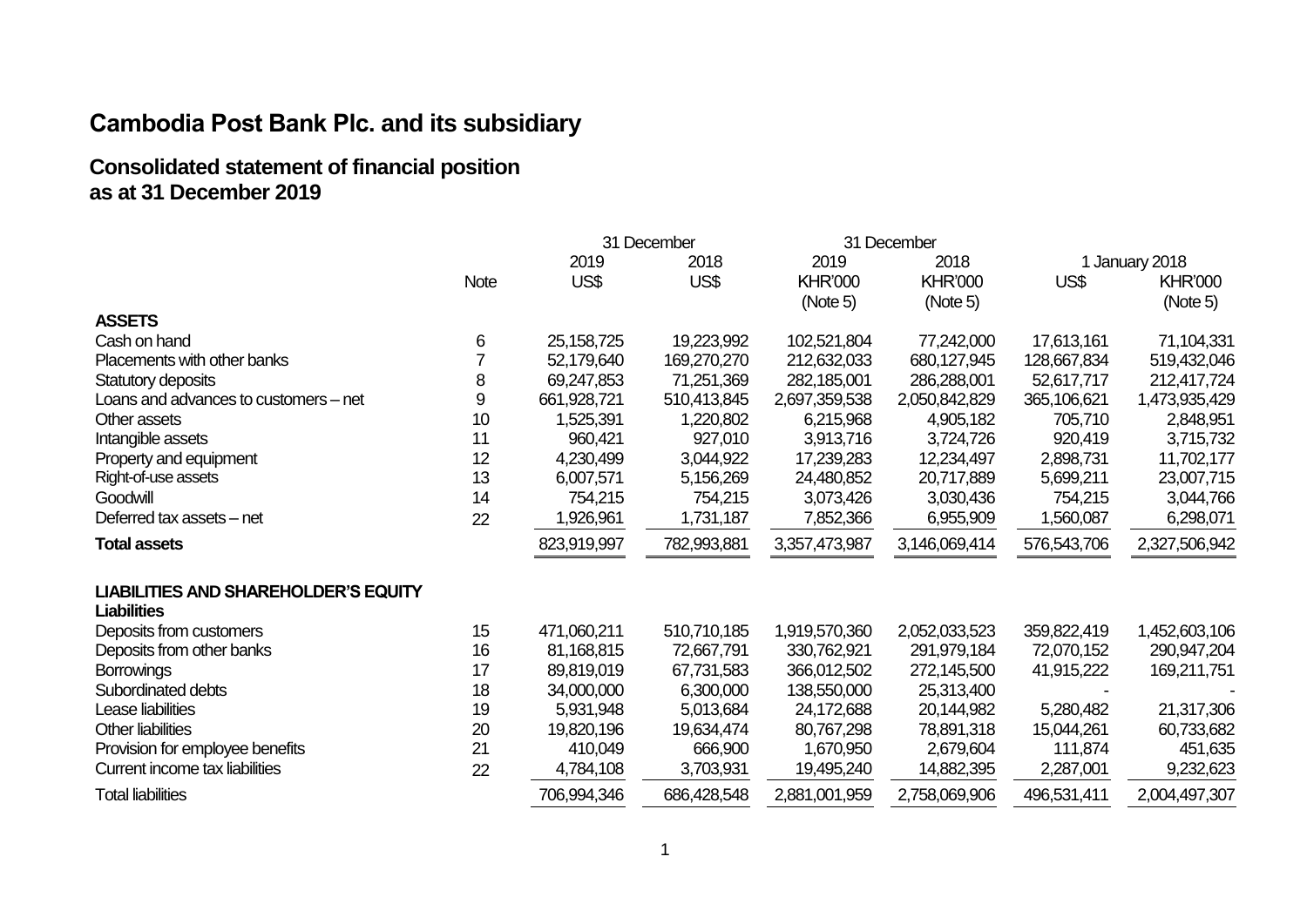#### **Consolidated statement of financial position (continued) as at 31 December 2019**

|                                            |             |             | 31 December |                            | 31 December                |                |                            |
|--------------------------------------------|-------------|-------------|-------------|----------------------------|----------------------------|----------------|----------------------------|
|                                            |             | 2019        | 2018        | 2019                       | 2018                       | 1 January 2018 |                            |
|                                            | <b>Note</b> | US\$        | US\$        | <b>KHR'000</b><br>(Note 5) | <b>KHR'000</b><br>(Note 5) | US\$           | <b>KHR'000</b><br>(Note 5) |
| Shareholder's equity                       |             |             |             |                            |                            |                |                            |
| Share capital                              | 23          | 76,000,000  | 76,000,000  | 304,093,780                | 304,093,780                | 70,790,000     | 283,160,000                |
| Regulatory reserves                        | 24          | 5,734,785   | 3,955,873   | 23,164,489                 | 15,915,423                 | 1,090,822      | 4,403,648                  |
| Retained earnings                          |             | 35,190,866  | 16,609,460  | 142,313,066                | 67,062,123                 | 8,131,473      | 32,550,638                 |
| Currency translation reserves              |             |             |             | 6,900,693                  | 928,182                    |                | 2,895,349                  |
| Total shareholder's equity                 |             | 116,925,651 | 96,565,333  | 476,472,028                | 387,999,508                | 80,012,295     | 323,009,635                |
| Total liabilities and shareholder's equity |             | 823,919,997 | 782,993,881 | 3,357,473,987              | 3,146,069,414              | 576,543,706    | 2,327,506,942              |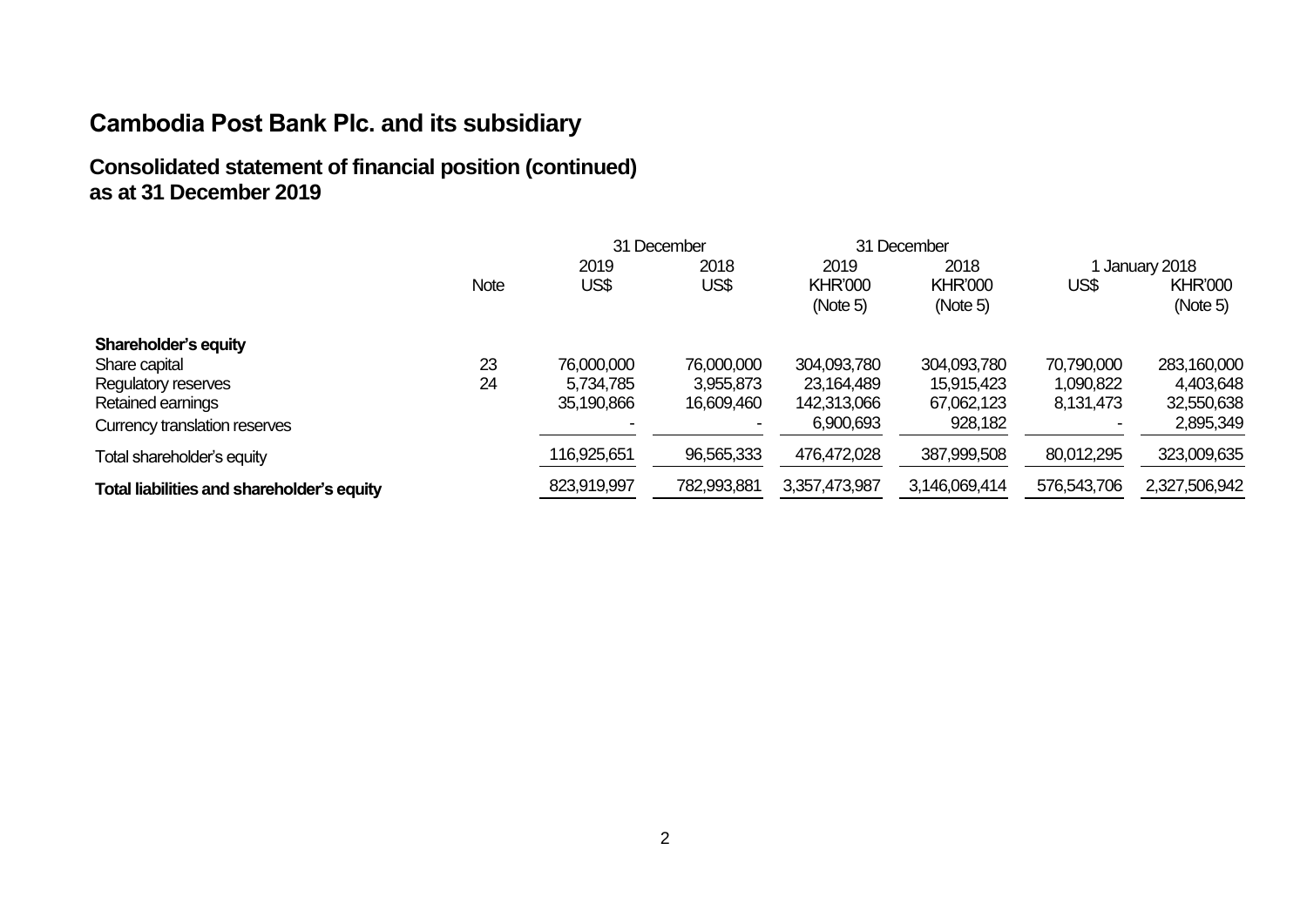#### **Consolidated statement of profit or loss and other comprehensive income for the year ended 31 December 2019**

|                                                   | <b>Note</b> | 2019<br>US\$                  | 2018<br>US\$                | 2019<br><b>KHR'000</b><br>(Note 5) | 2018<br><b>KHR'000</b><br>(Note 5) |
|---------------------------------------------------|-------------|-------------------------------|-----------------------------|------------------------------------|------------------------------------|
| <b>Operating income</b>                           |             |                               |                             |                                    |                                    |
| Interest income                                   | 25          | 84,417,468                    | 68,983,551                  | 342,059,580                        | 279,038,464                        |
| Interest expense                                  | 26          | (37, 111, 532)                | (30,600,228)                | (150, 375, 928)                    | (123, 777, 922)                    |
| Net interest income                               |             | 47,305,936                    | 38,383,323                  | 191,683,652                        | 155,260,542                        |
| Net fee and commission income                     | 27          | 409,400<br>3,276,763          | 100,465<br>2,960,371        | 1,658,889<br>13,277,444            | 406,381<br>11,974,701              |
| Other income<br><b>Total operating profit</b>     | 28          | 50,992,099                    | 41,444,159                  | 206,619,985                        | 167,641,624                        |
| Personnel expenses<br>Other operating expenses    | 29<br>30    | (13, 145, 838)<br>(9,005,217) | (11,618,646)<br>(7,842,800) | (53,266,936)<br>(36, 489, 139)     | (46,997,423)<br>(31, 724, 126)     |
| <b>Total operating expenses</b>                   |             | (22, 151, 055)                | (19,461,446)                | (89,756,075)                       | (78, 721, 549)                     |
| <b>Operating profit before</b><br>impairment      |             | 28,841,044                    | 21,982,713                  | 116,863,910                        | 88,920,075                         |
| Impairment losses on financial<br>instruments     | 9           | (2,952,527)                   | (1,246,956)                 | (11,963,639)                       | (5,043,937)                        |
| Profit before income tax                          |             | 25,888,517                    | 20,735,757                  | 104,900,271                        | 83,876,138                         |
| Income tax expense                                | 22          | (5,528,199)                   | (4,182,719)                 | (22,400,262)                       | (16,919,098)                       |
| Net profit for the year                           |             | 20,360,318                    | 16,553,038                  | 82,500,009                         | 66,957,040                         |
| Other comprehensive income                        |             |                               |                             |                                    |                                    |
| Currency translation reserves                     |             |                               |                             | 5,972,511                          | (1,967,167)                        |
| <b>Total comprehensive income</b><br>for the year |             | 20,360,318                    | 16,553,038                  | 89,142,692                         | 64,989,873                         |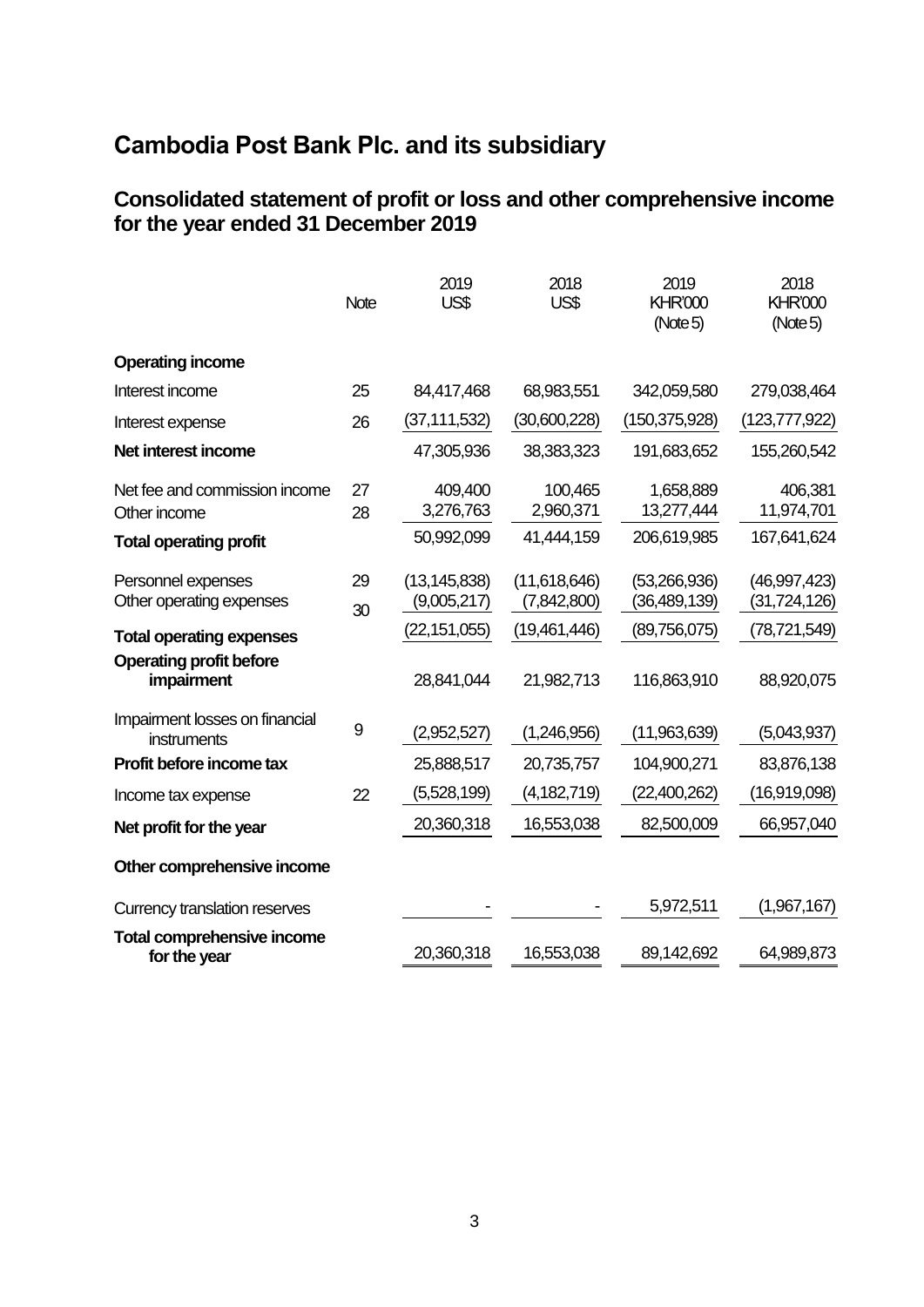### **Consolidated statement of changes in equity for the year ended 31 December 2019**

|                                                                   |            | Share capital              |           | Regulatory reserves        |             | Retained earnings          |                | translation reserves       |            | Total                      |
|-------------------------------------------------------------------|------------|----------------------------|-----------|----------------------------|-------------|----------------------------|----------------|----------------------------|------------|----------------------------|
|                                                                   | US\$       | <b>KHR'000</b><br>(Note 5) | US\$      | <b>KHR'000</b><br>(Note 5) | US\$        | <b>KHR'000</b><br>(Note 5) | US\$           | <b>KHR'000</b><br>(Note 5) | US\$       | <b>KHR'000</b><br>(Note 5) |
| At 1 January 2018                                                 | 70,790,000 | 283,160,000                | 1,090,822 | 4,403,648                  | 8,131,473   | 32,550,638                 |                | 2,895,349                  | 80,012,295 | 323,009,635                |
| <b>Transactions recognised directly</b><br><i>in equity</i>       |            |                            |           |                            |             |                            |                |                            |            |                            |
| Transfers to share capital<br>Transfers from retained earnings to | 5,210,000  | 20,933,780                 |           | $\sim$                     | (5,210,000) | (20, 933, 780)             |                |                            |            |                            |
| regulatory reserves                                               |            | $\sim$                     | 2,865,051 | 11,511,775                 | (2,865,051) | (11,511,775)               |                |                            |            |                            |
| Comprehensive income                                              |            |                            |           |                            |             |                            |                |                            |            |                            |
| Net profit for the year                                           |            | $\overline{\phantom{a}}$   |           | $\sim$                     | 16,553,038  | 66,957,040                 |                |                            | 16,553,038 | 66,957,040                 |
| Currency translation reserves                                     |            |                            |           |                            |             |                            | $\overline{a}$ | (1,967,167)                |            | (1,967,167)                |
| At 31 December 2018                                               | 76,000,000 | 304,093,780                | 3,955,873 | 15,915,423                 | 16,609,460  | 67,062,123                 |                | 928,182                    | 96,565,333 | 387,999,508                |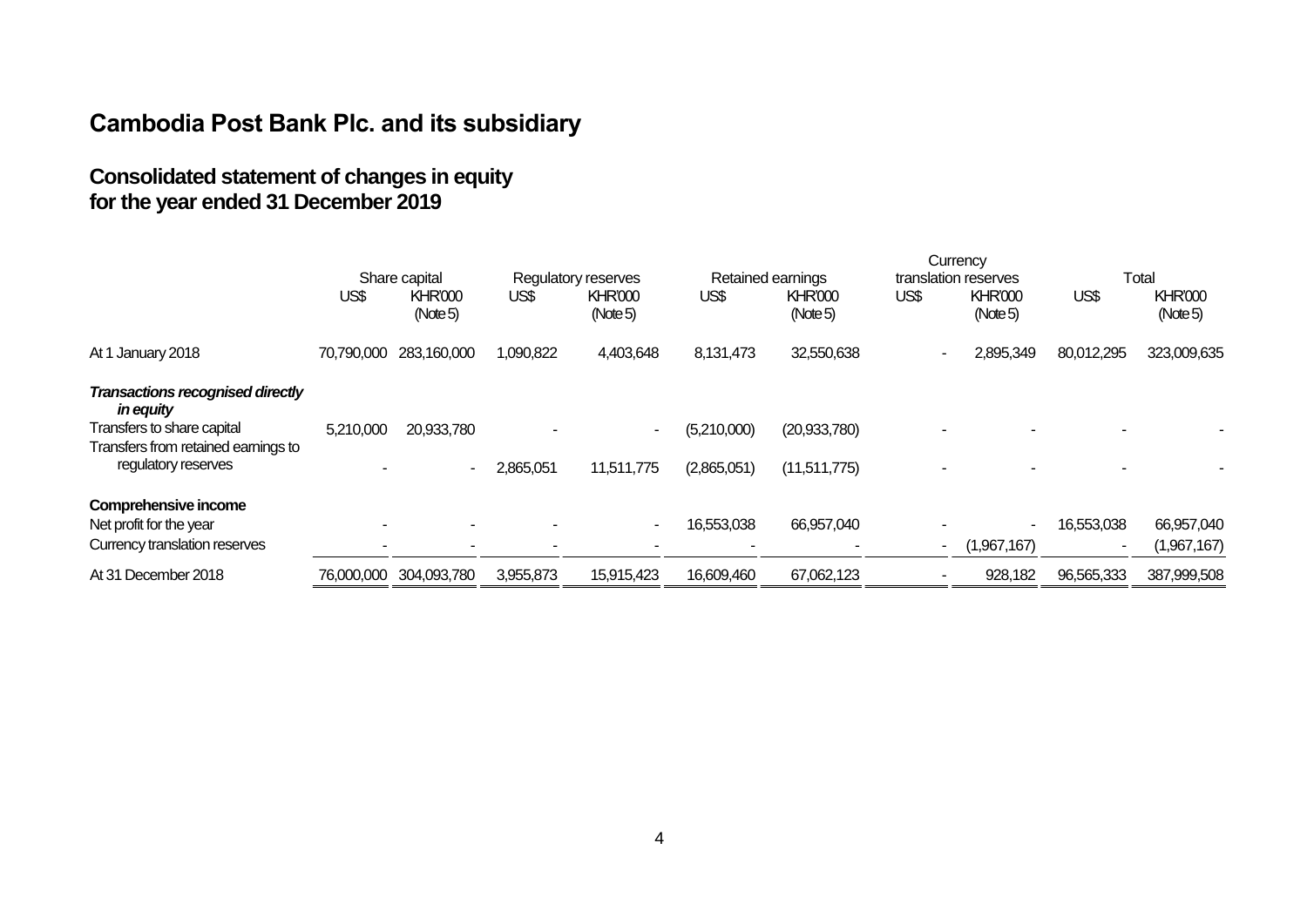### **Consolidated statement of changes in equity (continued) for the year ended 31 December 2019**

|                                                                                                                    | Share capital            |                            | Regulatory reserves |                            | Retained earnings |                            | <b>Translation Reserves</b> |                            | Total       |                            |
|--------------------------------------------------------------------------------------------------------------------|--------------------------|----------------------------|---------------------|----------------------------|-------------------|----------------------------|-----------------------------|----------------------------|-------------|----------------------------|
|                                                                                                                    | US\$                     | <b>KHR'000</b><br>(Note 5) | US\$                | <b>KHR'000</b><br>(Note 5) | US\$              | <b>KHR'000</b><br>(Note 5) | US\$                        | <b>KHR'000</b><br>(Note 5) | US\$        | <b>KHR'000</b><br>(Note 5) |
| At 1 January 2019                                                                                                  | 76,000,000               | 304,093,780                | 3,955,873           | 15,915,423                 | 16,609,460        | 67,062,123                 |                             | 928,182                    | 96,565,333  | 387,999,508                |
| <b>Transactions recognised</b><br>directly in equity<br>Transfers from retained earnings<br>to regulatory reserves |                          |                            | 1,778,912           | 7,249,066                  | (1,778,912)       | (7,249,066)                |                             |                            |             |                            |
| Comprehensive income<br>Net profit for the year<br>Currency translation reserves                                   | $\overline{\phantom{a}}$ |                            | -                   | ۰                          | 20,360,318        | 82,500,009                 |                             | 5,972,511                  | 20,360,318  | 82,500,009<br>5,972,511    |
| At 31 December 2019                                                                                                | 76,000,000               | 304,093,780                | 5,734,785           | 23,164,489                 | 35,190,866        | 142,313,066                |                             | 6,900,693                  | 116,925,651 | 476,472,028                |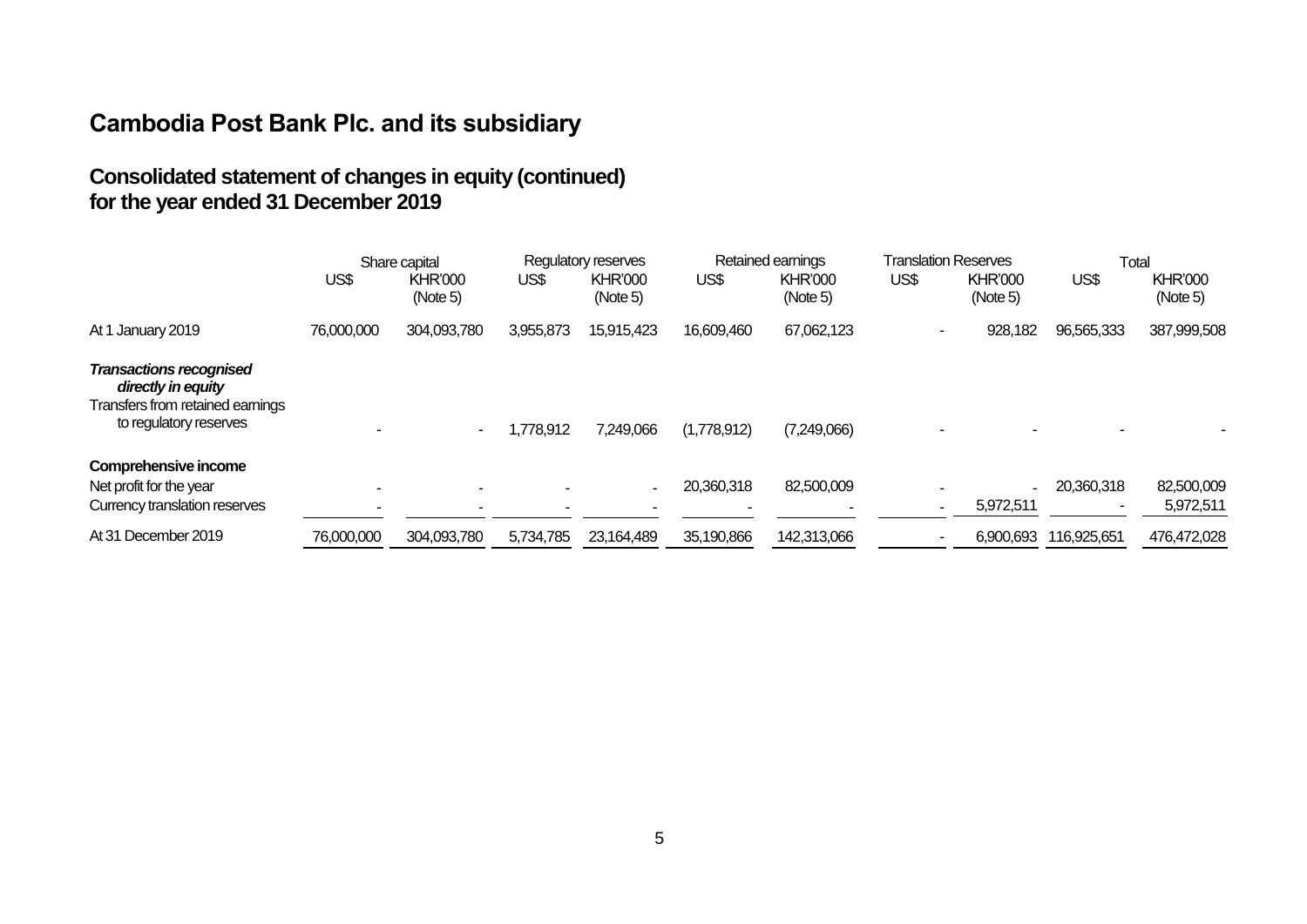#### **Consolidated statement of cash flows for the year ended 31 December 2019**

| <b>Note</b>                                                             | 2019<br>US\$                               | 2018<br>US\$                                  | 2019<br><b>KHR'000</b><br>(Note5)           | 2018<br><b>KHR'000</b><br>(Note5)               |
|-------------------------------------------------------------------------|--------------------------------------------|-----------------------------------------------|---------------------------------------------|-------------------------------------------------|
| Cash flows from operating activities                                    |                                            |                                               |                                             |                                                 |
| Net profit for the year                                                 | 20,360,318                                 | 16,553,038                                    | 82,500,009                                  | 66,957,040                                      |
| Adjustments for:                                                        |                                            |                                               |                                             |                                                 |
| Depreciation and amortisation<br>(Gain) on disposal of property         | 3,641,925                                  | 3,189,813                                     | 14,757,080                                  | 12,902,794                                      |
| and equipment                                                           | (12,769)                                   | (60, 957)                                     | (51,740)                                    | (246, 572)                                      |
| Income tax expense                                                      | 5,528,199                                  | 4,182,719                                     | 22,400,262                                  | 16,919,098                                      |
| Net impairment loss on loans                                            | 2,927,294                                  | 1,329,245                                     | 11,861,395                                  | 5,376,796                                       |
| Provision for employee benefits                                         | (256, 851)                                 | 555,026                                       | (1,040,760)                                 | 2,245,080                                       |
|                                                                         | 32,188,116                                 | 25,748,884                                    | 130,426,246                                 | 104,154,236                                     |
| Changes in:                                                             |                                            |                                               |                                             |                                                 |
| Placements with other banks<br>Loans and advances<br>Statutory deposits | (260, 886)<br>(154, 442, 170)<br>2,003,516 | (133, 836)<br>(146, 636, 469)<br>(18,633,652) | (1,063,110)<br>(629, 351, 843)<br>8,164,328 | (545, 382)<br>(589, 185, 332)<br>(74, 870, 014) |
| Other assets                                                            | (304, 589)                                 | (515,092)                                     | (1,241,200)                                 | (2,069,640)                                     |
| Deposits from customers                                                 | (39,649,974)                               | 150,887,766                                   | (161, 573, 644)                             | 606,267,044                                     |
| Deposits from other banks                                               | 8,501,024                                  | 597,639                                       | 34,641,673                                  | 2,401,314                                       |
| <b>Other liabilities</b>                                                | 1,103,986                                  | 4,323,415                                     | 4,498,743                                   | 17,371,481                                      |
| Cash used in operations<br>Income tax paid                              | (150,860,977)<br>(4,643,796)               | 15,638,655<br>(2,936,889)                     | (615, 498, 807)<br>(18,816,661)             | 63,523,707<br>(11,879,716)                      |
| Net cash used in operating activities                                   | (155, 504, 773)                            | 12,701,766                                    | (634, 315, 468)                             | 51,643,991                                      |
| Cash flows from investing activities                                    |                                            |                                               |                                             |                                                 |
| Purchase of property and<br>equipment and<br>intangible assets          | (3, 126, 744)                              | (1,839,912)                                   | (12,669,567)                                | (7,442,444)                                     |

| Proceeds from disposal of             | $\cdots$    |             | (1, 1, 2, 3, 5, 6) | $\cdots, \cdots, \cdots$ |
|---------------------------------------|-------------|-------------|--------------------|--------------------------|
| property and equipment                | 29,882      | 95,231      | 121,082            | 385,209                  |
| Net cash used in investing activities | (3,096,862) | (1,744,681) | (12,548,485)       | (7,057,235)              |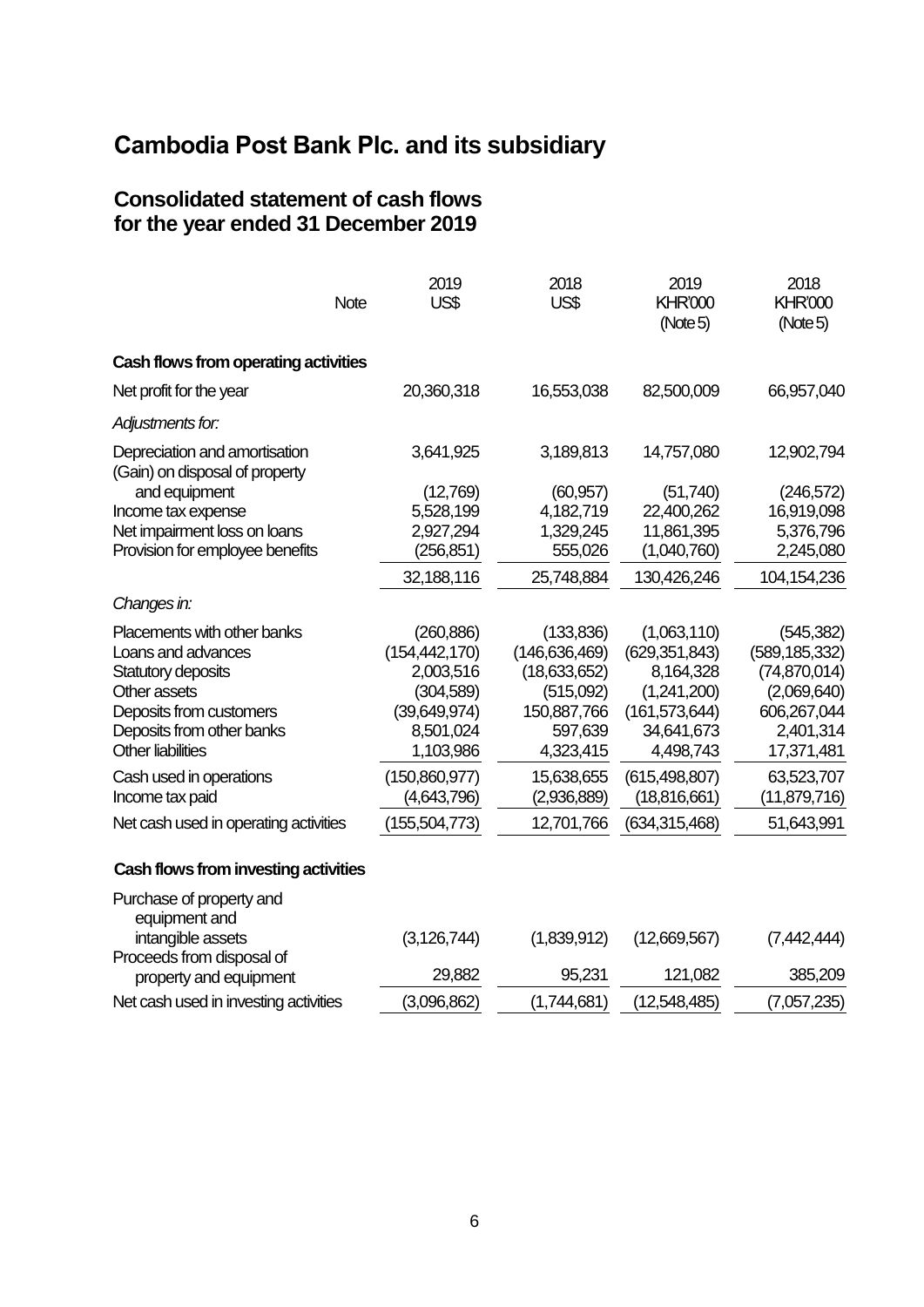#### **Consolidated statement of cash flows (continued) for the year ended 31 December 2019**

|                                                                                                                           | <b>Note</b> | 2019<br>US\$                                            | 2018<br>US\$                                        | 2019<br><b>KHR'000</b><br>(Note 5)                           | 2018<br><b>KHR'000</b><br>(Note5)                       |
|---------------------------------------------------------------------------------------------------------------------------|-------------|---------------------------------------------------------|-----------------------------------------------------|--------------------------------------------------------------|---------------------------------------------------------|
| Cash flows from financing activities                                                                                      |             |                                                         |                                                     |                                                              |                                                         |
| Proceeds from borrowings<br>Repayments of borrowings<br>Proceeds from subordinated debts<br>Payments of lease liabilities |             | 37,064,551<br>(14,977,115)<br>27,700,000<br>(2,602,584) | 26,811,881<br>(995, 520)<br>6,300,000<br>(994, 015) | 150,185,561<br>(60, 687, 270)<br>112,240,400<br>(10,545,670) | 108,454,059<br>(4,026,878)<br>25,483,500<br>(4,020,791) |
| Net cash generated from<br>financing activities                                                                           |             | 47,184,852                                              | 31,122,346                                          | 191,193,021                                                  | 125,889,890                                             |
| Net decrease in cash and cash<br>equivalents                                                                              |             | (111, 416, 783)                                         | 42,079,431                                          | (455,670,932)                                                | 170,476,646                                             |
| Cash and cash equivalents at<br>beginning of the year<br>Currency translation difference                                  |             | 188,510,410                                             | 146,430,979                                         | 757,434,827<br>12,392,635                                    | 591,141,862<br>(4, 183, 681)                            |
| Cash and cash equivalents at<br>end of the year                                                                           | 6           | 77,093,627                                              | 188,510,410                                         | 314, 156, 530                                                | 757,434,827                                             |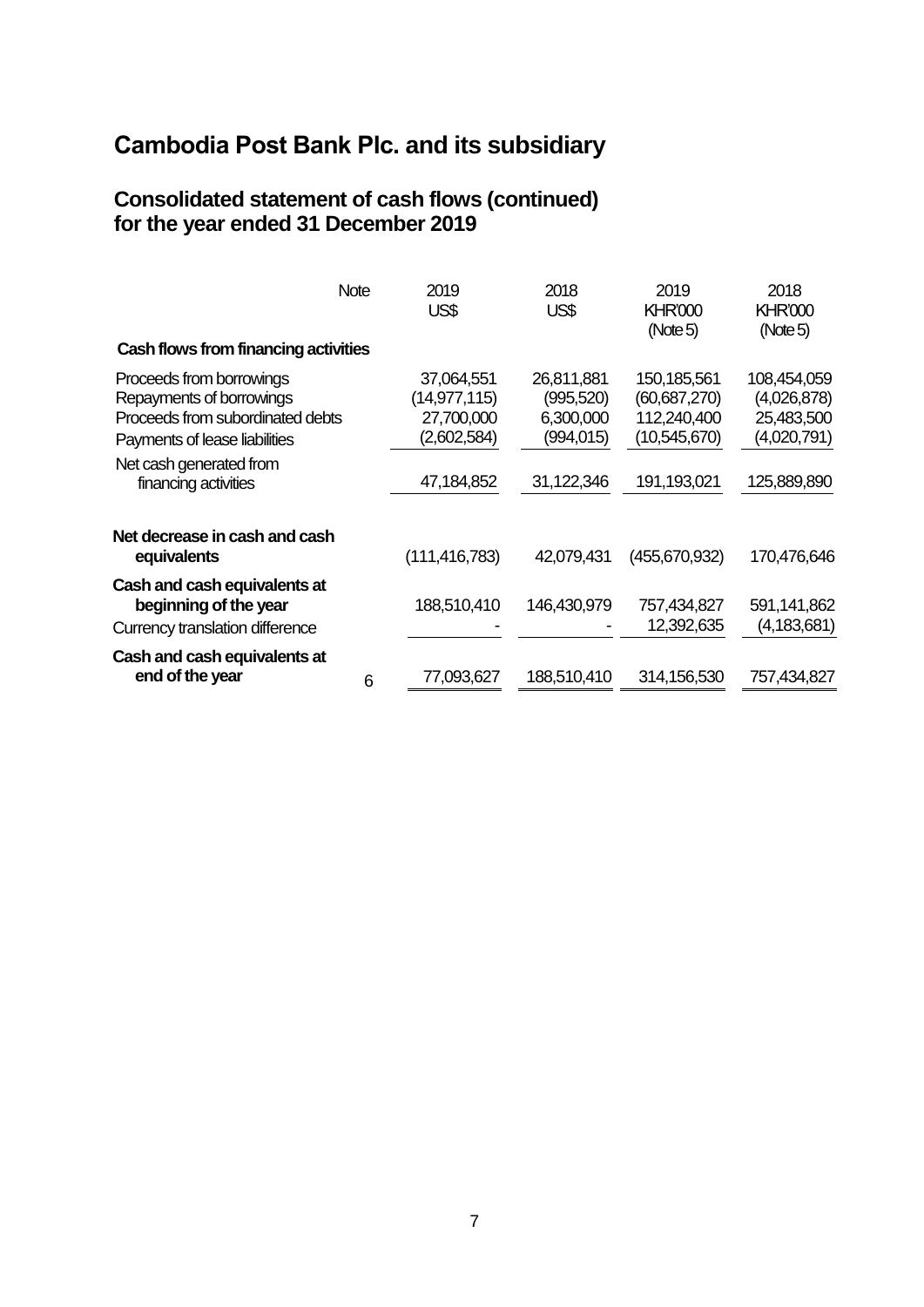#### **Separate statement of financial position as at 31 December 2019**

|                                             |             |             | 31 December |                | 31 December    |             |                |
|---------------------------------------------|-------------|-------------|-------------|----------------|----------------|-------------|----------------|
|                                             |             | 2019        | 2018        | 2019           | 2018           |             | 1 January 2018 |
|                                             | <b>Note</b> | US\$        | US\$        | <b>KHR'000</b> | <b>KHR'000</b> | US\$        | <b>KHR'000</b> |
|                                             |             |             |             | (Note 5)       | (Note 5)       |             | (Note 5)       |
| <b>ASSETS</b>                               |             |             |             |                |                |             |                |
| Cash on hand                                | 6           | 24,813,127  | 18,934,494  | 101,113,493    | 76,078,797     | 17,445,018  | 70,425,538     |
| Placements with other banks                 |             | 51,442,981  | 169,028,908 | 209,630,148    | 679,158,152    | 126,840,708 | 512,055,938    |
| Statutory deposits                          | 8           | 68,847,853  | 70,851,369  | 280,555,001    | 284,680,801    | 52,217,717  | 210,802,924    |
| Loans and advances to customers - net       | 9           | 606,971,782 | 464,005,091 | 2,473,410,012  | 1,864,372,456  | 337,318,052 | 1,361,752,976  |
| Other assets                                | 10          | 1,279,231   | 1,018,778   | 5,212,866      | 4,093,449      | 619,838     | 2,502,285      |
| Investment in subsidiary                    | 14          | 8,685,818   | 8,685,818   | 35,394,708     | 34,899,617     | 8,685,818   | 35,064,647     |
| Intangible assets                           | 11          | 854,876     | 784,756     | 3,483,620      | 3,153,150      | 748,863     | 3,023,160      |
| Property and equipment                      | 12          | 3,631,392   | 2,815,384   | 14,797,922     | 11,312,213     | 2,708,293   | 10,933,379     |
| Rights-of-use assets                        | 13          | 4,614,191   | 4,476,878   | 18,802,828     | 17,988,096     | 5,023,823   | 20,281,173     |
| Deferred tax assets - net                   | 22          | 1,803,309   | 1,466,811   | 7,348,484      | 5,893,647      | 1,300,726   | 5,251,031      |
| <b>Total assets</b>                         |             | 772,944,560 | 742,068,287 | 3,149,749,082  | 2,981,630,378  | 552,908,856 | 2,232,093,051  |
| <b>LIABILITIES AND SHAREHOLDER'S EQUITY</b> |             |             |             |                |                |             |                |
| <b>Liabilities</b>                          |             |             |             |                |                |             |                |
| Deposits from customers                     | 15          | 471,597,891 | 510,710,185 | 1,921,761,406  | 2,052,033,523  | 359,822,419 | 1,452,603,106  |
| Deposits from other banks                   | 16          | 81,168,815  | 72,752,693  | 330,762,921    | 292,320,320    | 72,103,410  | 291,081,466    |
| <b>Borrowings</b>                           | 17          | 49,220,859  | 31,039,821  | 200,575,000    | 124,718,001    | 19,000,000  | 76,703,000     |
| Subordinated debts                          | 18          | 31,000,000  | 6,300,000   | 126,325,000    | 25,313,400     |             |                |
| Lease liabilities                           | 19          | 4,633,170   | 4,429,827   | 18,880,168     | 17,799,045     | 4,701,390   | 18,979,511     |
| <b>Other liabilities</b>                    | 20          | 18,941,161  | 18,854,628  | 77,185,232     | 75,757,897     | 14,726,070  | 59,449,145     |
| Provision for employee benefits             | 21          | 356,525     | 500,171     | 1,452,839      | 2,009,687      |             |                |
| Current income tax liabilities              | 22          | 4,067,233   | 3,144,583   | 16,573,974     | 12,634,934     | 2,225,391   | 8,983,903      |
| <b>Total liabilities</b>                    |             | 660,985,654 | 647,731,908 | 2,693,516,540  | 2,602,586,807  | 472,578,680 | 1,907,800,131  |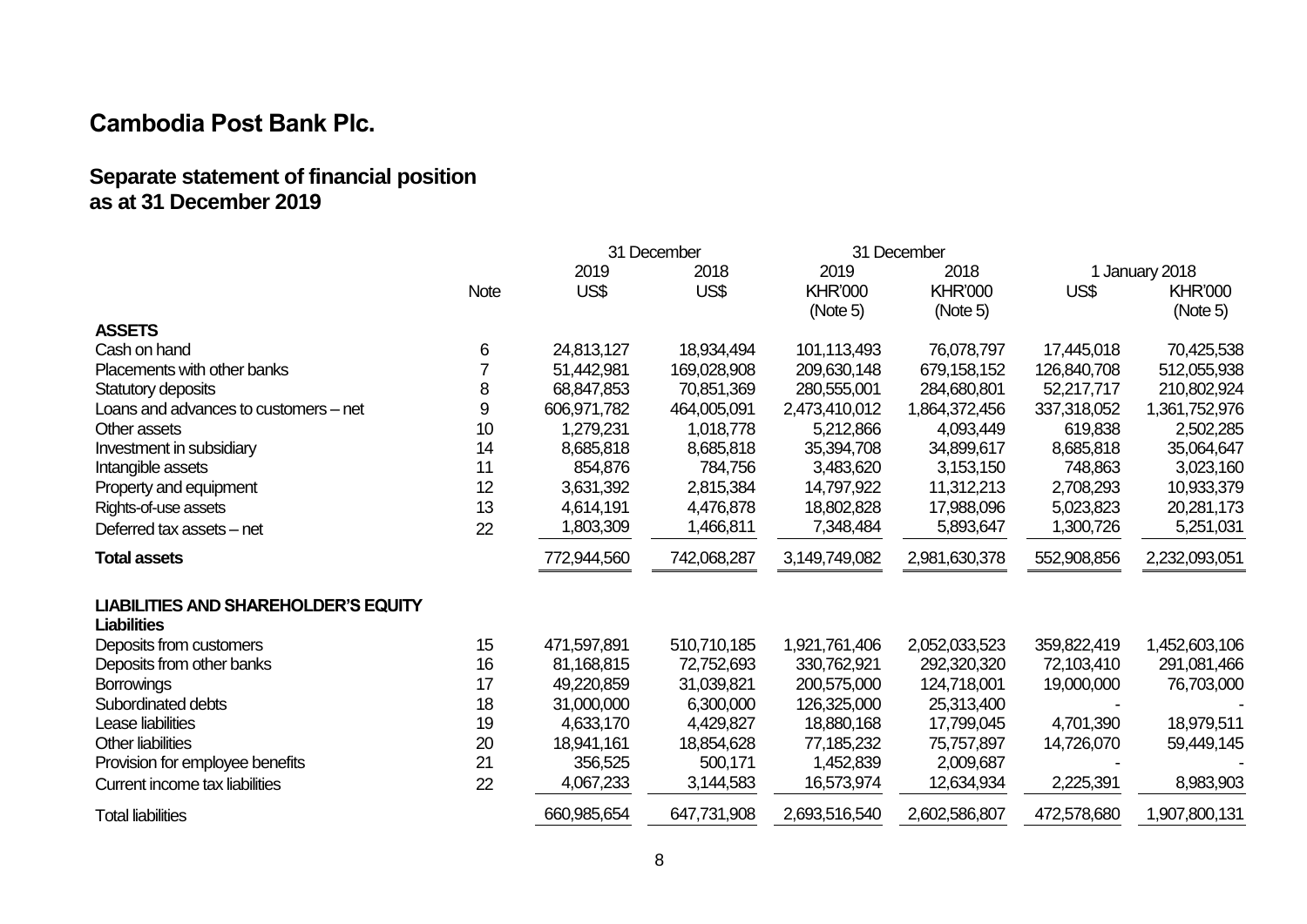### **Separate statement of financial position (continued) as at 31 December 2019**

|                                            |             |             | 31 December |                | 31 December    |                |                |
|--------------------------------------------|-------------|-------------|-------------|----------------|----------------|----------------|----------------|
|                                            |             | 2019        | 2018        | 2019           | 2018           | 1 January 2018 |                |
|                                            | <b>Note</b> | US\$        | US\$        | <b>KHR'000</b> | <b>KHR'000</b> | US\$           | <b>KHR'000</b> |
|                                            |             |             |             | (Note 5)       | (Note 5)       |                | (Note 5)       |
| Shareholder's equity                       |             |             |             |                |                |                |                |
| Share capital                              | 23          | 76.000.000  | 76,000,000  | 304,093,780    | 304,093,780    | 70,790,000     | 283,160,000    |
| Regulatory reserves                        | 24          | 5,384,020   | 3,598,243   | 21,755,507     | 14,478,466     | 1,090,822      | 4,403,647      |
| Retained earnings                          |             | 30,574,886  | 14,738,136  | 123,885,975    | 59,756,536     | 8,449,354      | 34,110,042     |
| Currency translation differences           |             |             |             | 6,497,280      | 714,789        |                | 2,619,231      |
| Total shareholder's equity                 |             | 111,958,906 | 94,336,379  | 456,232,542    | 379,043,571    | 80,330,176     | 324,292,920    |
| Total liabilities and shareholder's equity |             | 772,944,560 | 742,068,287 | 3,149,749,082  | 2,981,630,378  | 552,908,856    | 2,232,093,051  |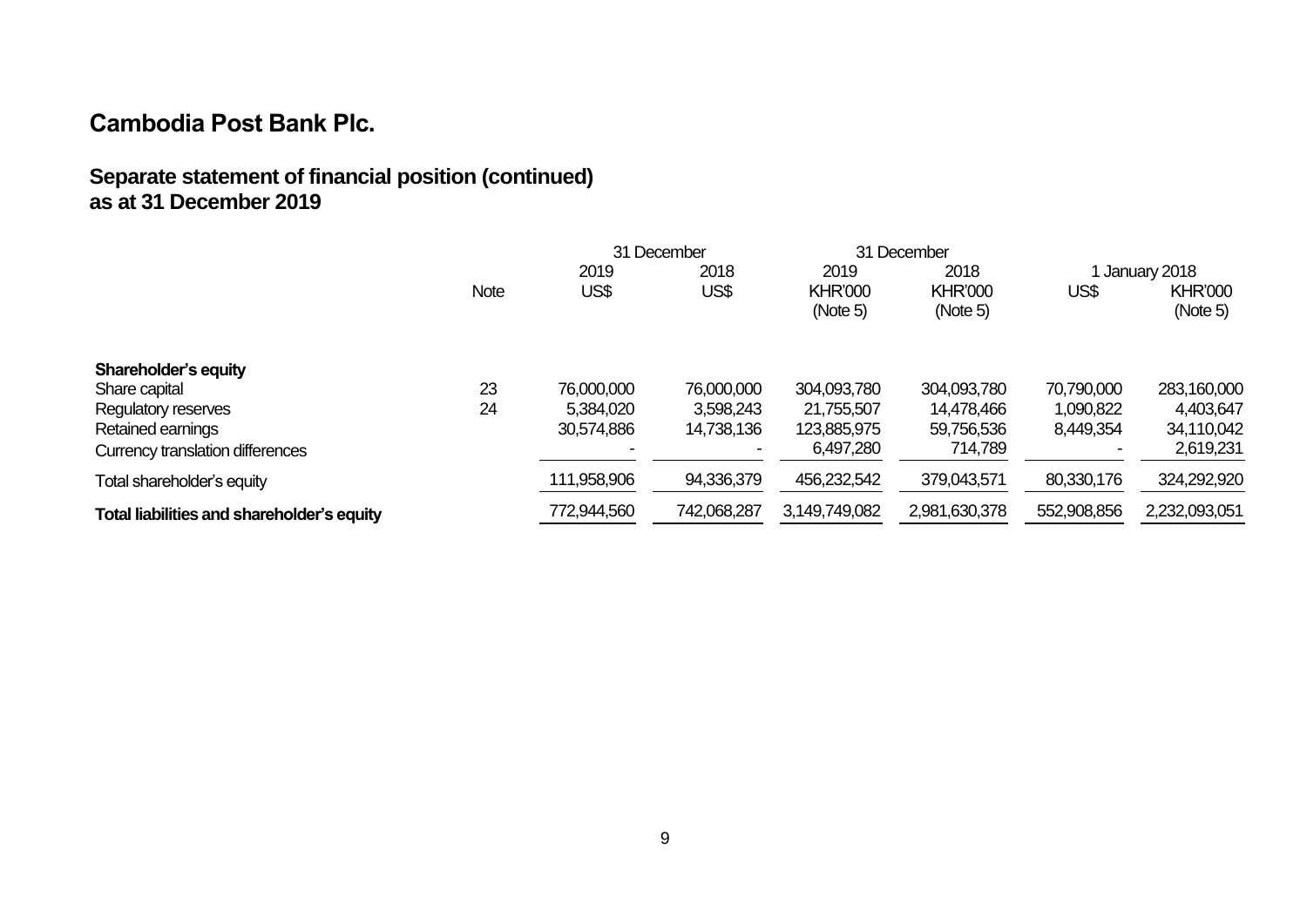#### **Separate statement of profit or loss and other comprehensive income for the year ended 31 December 2019**

|                                                                                 | <b>Note</b> | 2019<br>US\$                                  | 2018<br>US\$                                 | 2019<br><b>KHR'000</b><br>(Note 5)               | 2018<br><b>KHR'000</b><br>(Note 5)                 |
|---------------------------------------------------------------------------------|-------------|-----------------------------------------------|----------------------------------------------|--------------------------------------------------|----------------------------------------------------|
| <b>Operating income</b>                                                         |             |                                               |                                              |                                                  |                                                    |
| Interest income<br>Interest expense                                             | 25<br>26    | 72,304,870<br>(34,003,111)                    | 58,801,878<br>(28,051,516)                   | 292,979,333<br>(137,780,606)                     | 237,853,597<br>(113, 468, 382)                     |
| Net interest income                                                             |             | 38,301,759                                    | 30,750,362                                   | 155, 198, 727                                    | 124,385,215                                        |
| Net fee and commission<br>income<br>Other income                                | 27<br>28    | 409,400<br>2,901,438                          | 100,465<br>2,568,143                         | 1,658,889<br>11,756,627                          | 406,381<br>10,388,138                              |
| <b>Total operating profit</b>                                                   |             | 41,612,597                                    | 33,418,970                                   | 168,614,243                                      | 135, 179, 734                                      |
| Personnel expenses<br>Other operating expenses                                  | 29<br>30    | (10,014,641)<br>(6,816,725)<br>(16, 831, 366) | (8,267,665)<br>(6, 121, 944)<br>(14,389,609) | (40,579,325)<br>(27, 621, 369)<br>(68, 200, 694) | (33, 442, 705)<br>(24, 763, 263)<br>(58, 205, 968) |
| <b>Total operating expenses</b><br><b>Operating profit before</b><br>impairment |             | 24,781,231                                    | 19,029,361                                   | 100,413,549                                      | 76,973,766                                         |
| Impairment losses on financial<br>instruments                                   | 9           | (2,606,866)                                   | (1,487,089)                                  | (10,563,021)                                     | (6,015,275)                                        |
| Profit before income tax                                                        |             | 22,174,365                                    | 17,542,272                                   | 89,850,528                                       | 70,958,491                                         |
| Income tax expense                                                              | 22          | (4,551,838)                                   | (3,536,069)                                  | (18, 444, 048)                                   | (14,303,399)                                       |
| Net profit for the year                                                         |             | 17,622,527                                    | 14,006,203                                   | 71,406,480                                       | 56,655,092                                         |
| Other comprehensive<br>income                                                   |             |                                               |                                              |                                                  |                                                    |
| Currency translation reserves                                                   |             |                                               |                                              | 5,782,491                                        | (1,904,442)                                        |
| <b>Total comprehensive</b><br>income for the year                               |             | 17,622,527                                    | 14,006,203                                   | 77,188,971                                       | 54,750,650                                         |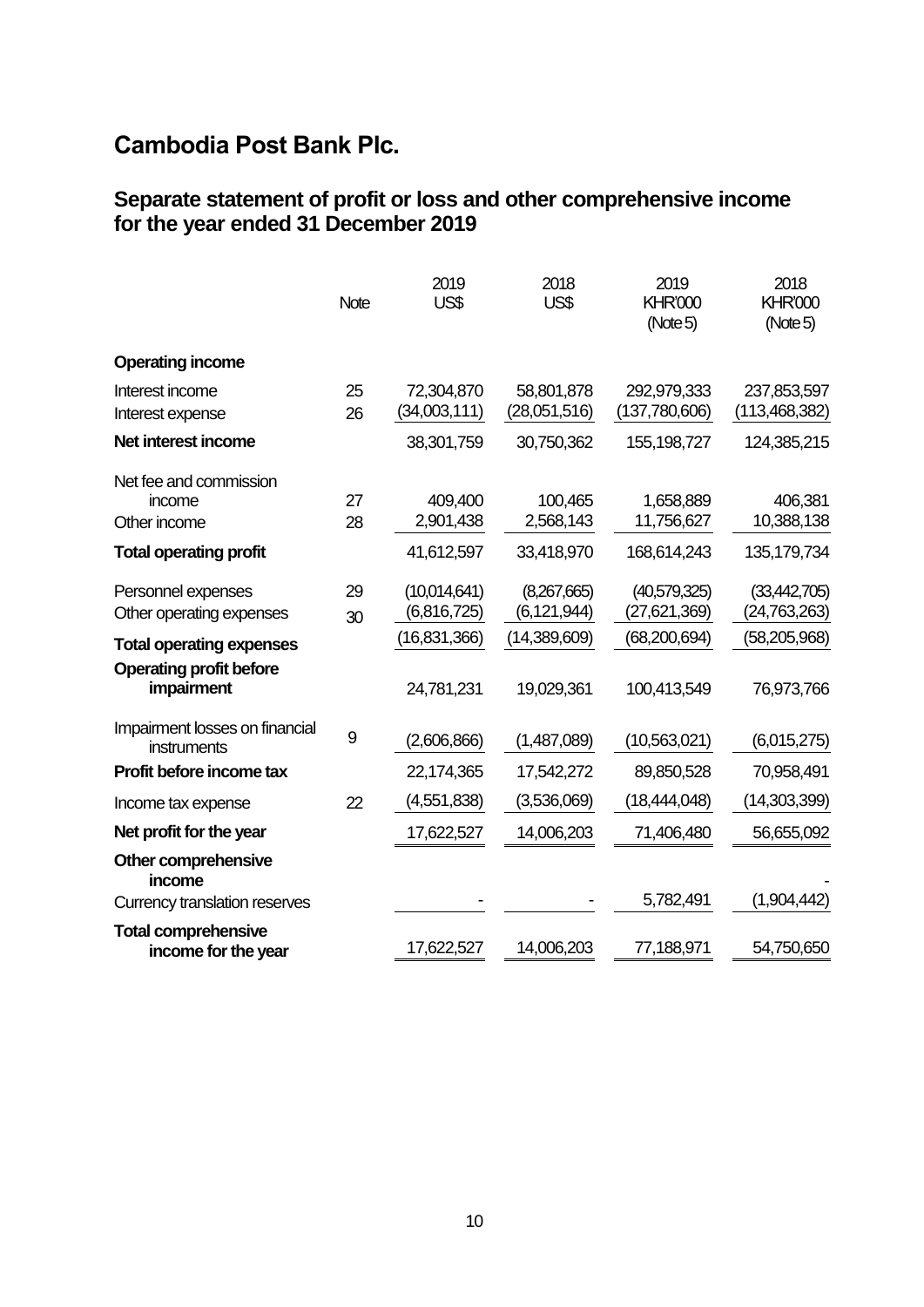### **Separate statement of changes in equity for the year ended 31 December 2019**

|                                                            |            | Share capital              |              | Regulatory reserves        |             | Retained earnings          | translation reserves |                            | Total      |                            |
|------------------------------------------------------------|------------|----------------------------|--------------|----------------------------|-------------|----------------------------|----------------------|----------------------------|------------|----------------------------|
|                                                            | US\$       | <b>KHR'000</b><br>(Note 5) | US\$         | <b>KHR'000</b><br>(Note 5) | US\$        | <b>KHR'000</b><br>(Note 5) | US\$                 | <b>KHR'000</b><br>(Note 5) | US\$       | <b>KHR'000</b><br>(Note 5) |
| At 1 January 2018                                          | 70,790,000 | 283,160,000                | 1,090,822    | 4,403,647                  | 8,449,354   | 34,110,042                 |                      | 2,619,231                  | 80,330,176 | 324,292,920                |
| Transactions recognised directly<br><i>in equity</i>       |            |                            |              |                            |             |                            |                      |                            |            |                            |
| Transfers to share capital                                 | 5,210,000  | 20,933,780                 |              | $\sim$                     | (5,210,000) | (20, 933, 780)             |                      |                            |            |                            |
| Transfers from retained earnings<br>to regulatory reserves |            |                            | $-2,507,421$ | 10,074,818                 | (2,507,421) | (10,074,818)               |                      |                            |            |                            |
| Comprehensive income                                       |            |                            |              |                            |             |                            |                      |                            |            |                            |
| Net profit for the year                                    |            |                            |              | $\blacksquare$             | 14,006,203  | 56,655,092                 |                      |                            | 14,006,203 | 56,655,092                 |
| Currency translation reserves                              |            |                            |              |                            |             |                            |                      | (1,904,442)                |            | (1,904,442)                |
| At 31 December 2018                                        | 76,000,000 | 304,093,780                | 3,598,243    | 14,478,466                 | 14,738,136  | 59,756,536                 |                      | 714,789                    | 94,336,379 | 379,043,571                |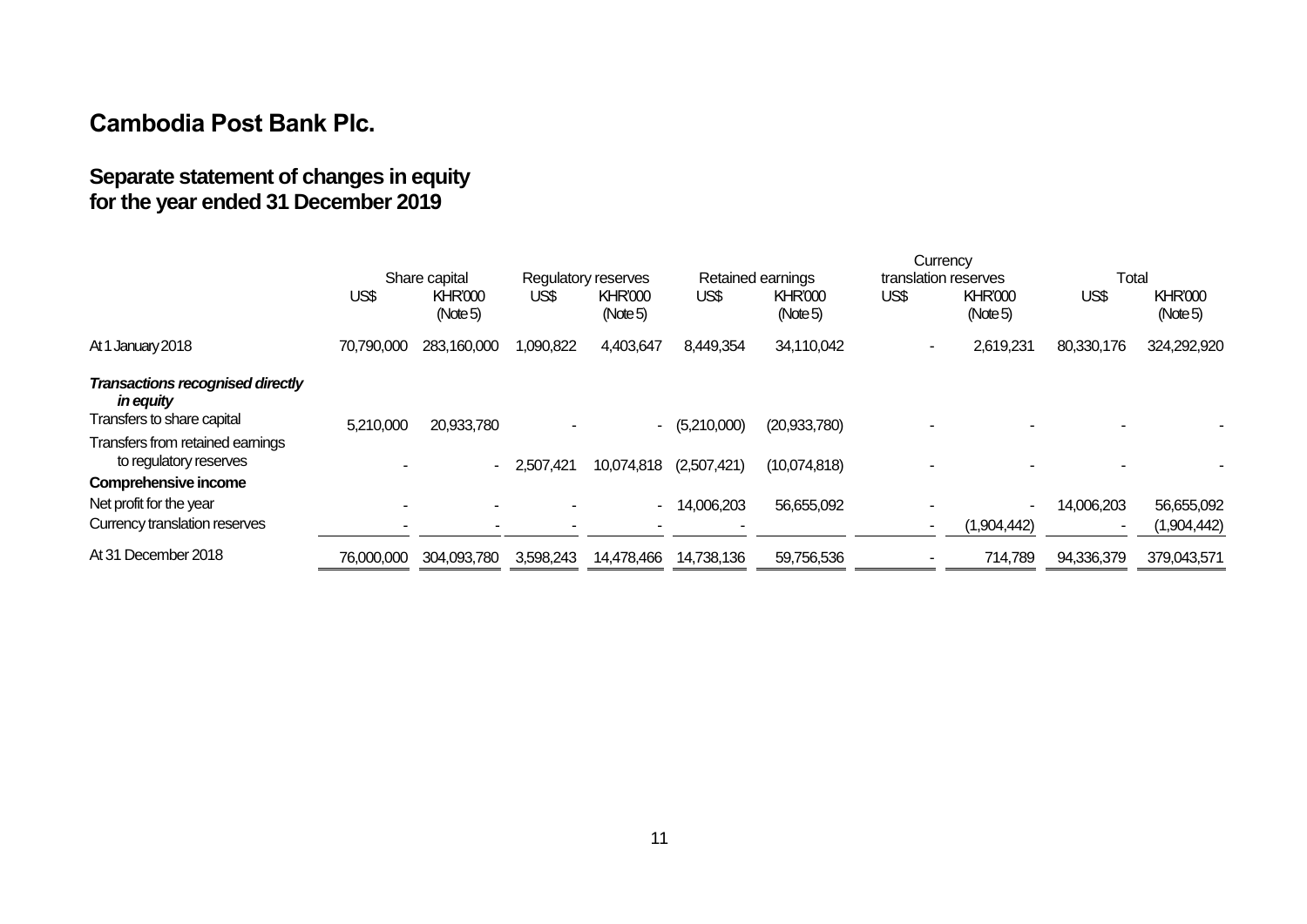### **Separate statement of changes in equity (continued) for the year ended 31 December 2019**

|                                                                                          |               |                            |                     |                           | Currency          |                            |                     |                            |             |                            |
|------------------------------------------------------------------------------------------|---------------|----------------------------|---------------------|---------------------------|-------------------|----------------------------|---------------------|----------------------------|-------------|----------------------------|
|                                                                                          | Share capital |                            | Regulatory reserves |                           | Retained earnings |                            | translation reserve |                            | Total       |                            |
|                                                                                          | US\$          | <b>KHR'000</b><br>(Note 5) | US\$                | <b>KHR'000</b><br>(Note5) | US\$              | <b>KHR'000</b><br>(Note 5) | US\$                | <b>KHR'000</b><br>(Note 5) | US\$        | <b>KHR'000</b><br>(Note 5) |
| At 1 January 2019                                                                        | 76,000,000    | 304,093,780                | 3,598,243           | 14,478,466                | 14,738,136        | 59,756,536                 |                     | 714,789                    | 94,336,379  | 379,043,571                |
| <b>Transactions recognised</b><br>directly in equity<br>Transfers from retained earnings |               |                            |                     |                           |                   |                            |                     |                            |             |                            |
| to regulatory reserves                                                                   |               | $\sim$                     | 1,785,777           | 7,277,041                 | (1,785,777)       | (7,277,041)                |                     |                            |             |                            |
| Comprehensive income<br>Net profit for the year<br>Currency translation reserves         |               | ٠                          |                     | $\sim$                    | 17,622,527        | 71,406,480                 |                     | 5,782,491                  | 17,622,527  | 71,406,480<br>5,782,491    |
| At 31 December 2019                                                                      | 76,000,000    | 304,093,780                | 5,384,020           | 21,755,507                | 30,574,886        | 123,885,975                |                     | 6,497,280                  | 111,958,906 | 456,232,542                |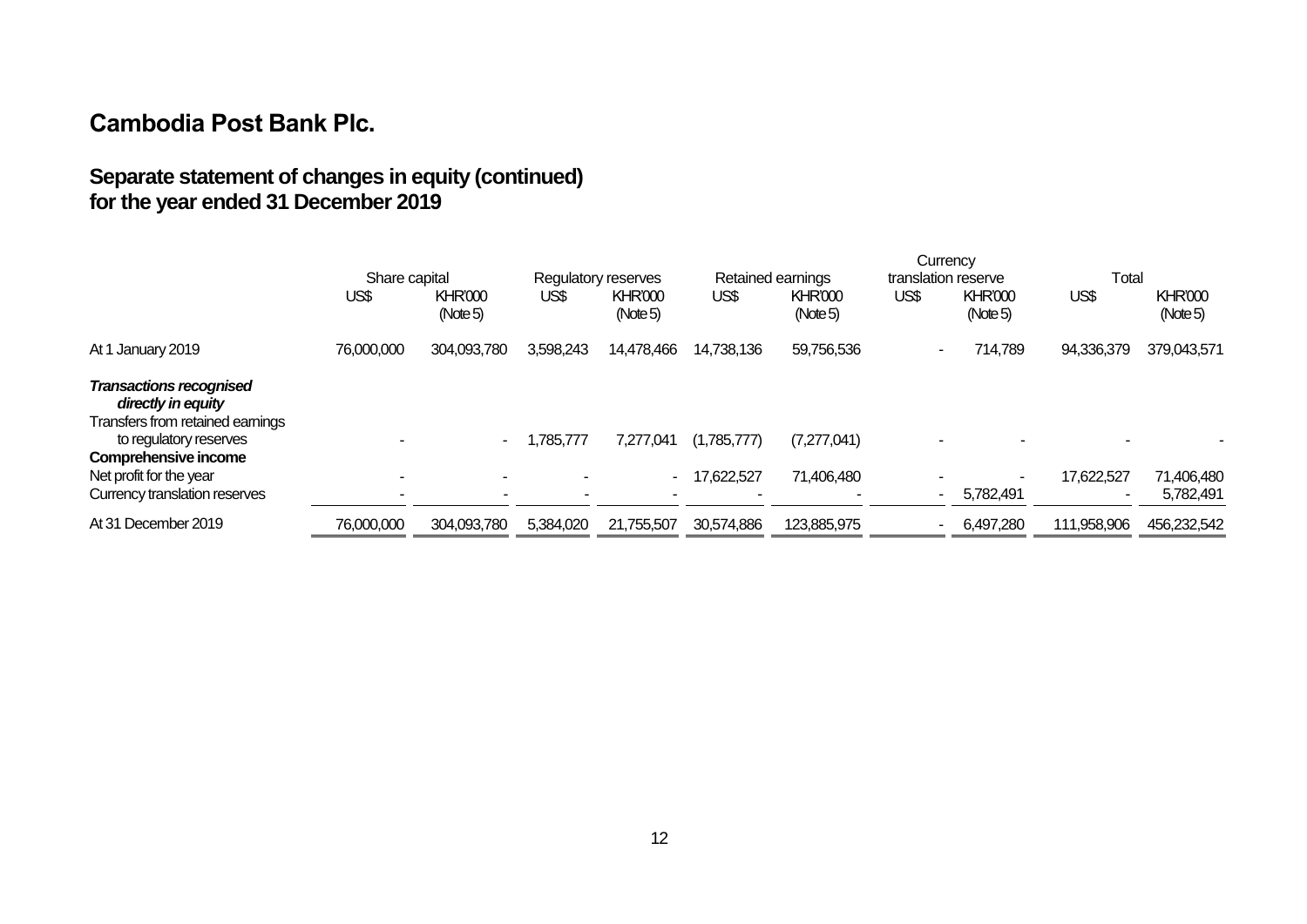#### **Separate statement of cash flows for the year ended 31 December 2019**

| <b>Note</b>                                                                                       | 2019<br>US\$                              | 2018<br>US\$                                 | 2019<br><b>KHR'000</b><br>(Note 5)          | 2018<br><b>KHR'000</b><br>(Note 5)              |
|---------------------------------------------------------------------------------------------------|-------------------------------------------|----------------------------------------------|---------------------------------------------|-------------------------------------------------|
| Cash flows from operating activities                                                              |                                           |                                              |                                             |                                                 |
| Net profit for the year                                                                           | 17,622,527                                | 14,006,203                                   | 71,406,480                                  | 56,655,092                                      |
| Adjustments for:                                                                                  |                                           |                                              |                                             |                                                 |
| Depreciation and amortisation<br>Gain on disposals of property,                                   | 2,928,182                                 | 2,564,581                                    | 11,864,993                                  | 10,373,730                                      |
| plant and equipment                                                                               | (12,768)                                  | (50,251)                                     | (51, 736)                                   | (203, 265)                                      |
| Income tax expense                                                                                | 4,551,838                                 | 3,536,069                                    | 18,444,048                                  | 14,303,399                                      |
| Allowances for losses on loans                                                                    | 2,581,633                                 | 1,569,378                                    | 10,460,777                                  | 6,348,134                                       |
| Provision for employee benefits                                                                   | (143, 646)                                | 500,171                                      | (582,054)                                   | 2,023,192                                       |
|                                                                                                   | 27,527,766                                | 22,126,151                                   | 111,542,508                                 | 89,500,282                                      |
| Changes in:                                                                                       |                                           |                                              |                                             |                                                 |
| Placements with other banks<br>Loans and advances<br>Statutory deposits                           | (272,007)<br>(145, 548, 324)<br>2,003,516 | (82, 289)<br>(128, 256, 417)<br>(18,633,652) | (1,108,429)<br>(593, 109, 420)<br>8,164,328 | (335, 328)<br>(515, 334, 284)<br>(74, 870, 014) |
| Other assets                                                                                      | (260, 453)                                | (398, 940)                                   | (1,061,346)                                 | (1,602,941)                                     |
| Deposits from customers                                                                           | (39, 112, 294)                            | 150,887,766                                  | (159, 382, 598)                             | 606,267,044                                     |
| Deposits from other banks                                                                         | 8,416,122                                 | 649,283                                      | 34,295,697                                  | 2,608,819                                       |
| <b>Other liabilities</b>                                                                          | 289,876                                   | 3,856,995                                    | 1,181,245                                   | 15,497,406                                      |
| Cash used in operations                                                                           | (146, 955, 798)                           | 30,148,897                                   | (599, 478, 015)                             | 121,730,984                                     |
| Income tax paid                                                                                   | (3,965,686)                               | (2,782,962)                                  | (16,068,960)                                | (11,257,081)                                    |
| Net cash used in operating activities                                                             | (150,921,484)                             | 27,365,935                                   | (615,546,975)                               | 110,473,903                                     |
| Cash flows from investing activities                                                              |                                           |                                              |                                             |                                                 |
| Purchase of property and<br>equipment and intangible assets<br>Drocoade from dienoeal of proparty | (2,590,766)                               | (1,634,633)                                  | (10, 497, 784)                              | (6,612,090)                                     |

| Proceeds from disposal of property,   |             |             |                |             |
|---------------------------------------|-------------|-------------|----------------|-------------|
| plant and equipment                   | 29,882      | 80,588      | 121,082        | 325,978     |
| Net cash used in investing activities | (2,560,884) | (1,554,045) | (10, 376, 702) | (6,286,112) |